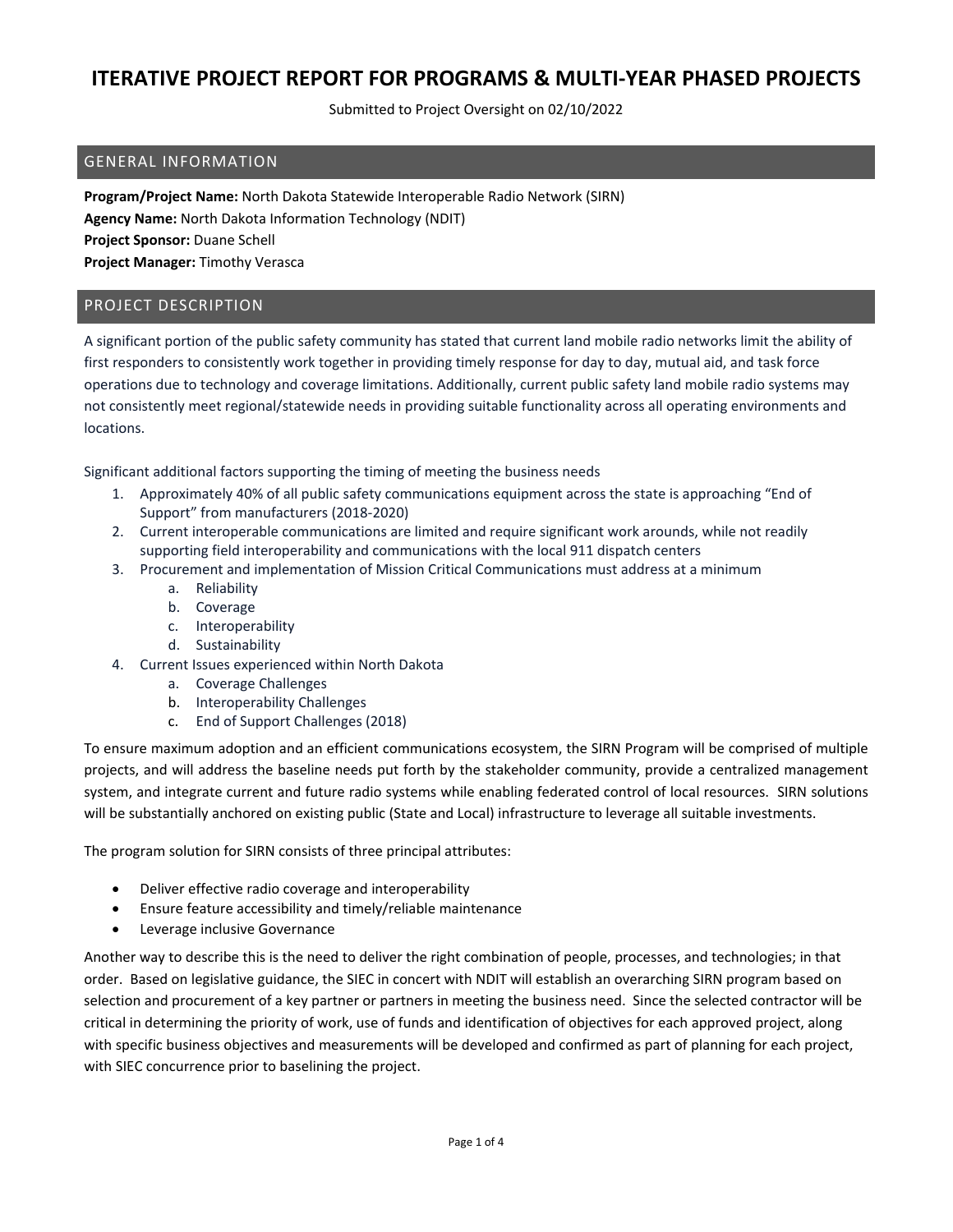Submitted to Project Oversight on 02/10/2022

### BUSINESS NEEDS AND PROBLEMS

Per the Statewide Interoperable Radio Network Feasibility Study, public safety communications systems in the State of North Dakota are at a critical juncture. The State's current mission critical networks are comprised of a patchwork of dozens of aging and disparate systems that have not kept pace with the public safety community's evolving needs for increased reliability, performance, and interoperability. These land mobile radios serve as an essential communications tool for over 900 public safety and other public sector agencies comprised of 20,000 users and devices and 23 Public Safety Answering Points ("PSAP", "Dispatch", or 9‐1‐1 Call Centers") distributed across all 53 counties and several state agencies. Many of these systems—primarily anchored on 1970s technology, and implemented individually by State, local, and municipal entities over the past three decades—will soon reach the end of their functional lifecycle and, as the vendors begin to sunset old technologies, will no longer be supported by their manufacturers.

#### PROJECT FORMAT

**Program/Project Start Date:** August 1, 2019

**Budget Allocation at Time of Initial Start Date:** \$120,000,000

**How Many Phases Expected at Time of Initial Start Date:** Three Phases, with sub phases or groups each being managed as a project

**Phased Approach Description:** Iterative waterfall

**Estimated End Date for All Phases Known at Time of Initial Start Date:** Term of the contract is 5 years (August 2024), with up to 4 one‐year extensions.

#### PROJECT ROAD MAP

The project road map shows the high level plan or vision for the program/projects/phases. It is intended to offer a picture of the lifespan of all the effort that is expected to be required to achieve the business objectives.

| <b>Project</b> | <b>Title</b>    | <b>Scope Statement</b>                             | <b>Estimated</b> | <b>Estimated</b> |
|----------------|-----------------|----------------------------------------------------|------------------|------------------|
| or Phase       |                 |                                                    | <b>Duration</b>  | <b>Budget</b>    |
|                |                 |                                                    | (months)         |                  |
| Phase 1        | Core & Consoles | Establish Network Core and Five (5) PSAP equipment | 11 Months        | \$5,741,102.14   |
| Group 1        | (5)             | replacements (Grand Forks, Minot, Stutsman,        |                  |                  |
|                |                 | Barnes, & Richland                                 |                  |                  |
| Phase 1        | Console         | Console replacement group 2                        | 12 Months        | \$3,628,966.65   |
| Group 2        | Replacement     |                                                    |                  |                  |
| Phase 1        | Console         | Console replacement group 3                        | <b>TBD</b>       | <b>TBD</b>       |
| Group 3        | Replacement     |                                                    |                  |                  |
| Phase 1        | Console         | Console replacement group 4                        | TBD              | <b>TBD</b>       |
| Group 4        | Replacement     |                                                    |                  |                  |
| Phase 2        | RF Buildout &   | RF Buildout of state-owned towers, tower           | 41 Months        | \$21,525,454.52  |
| Group 1        | Simulcast       | construction, enclosure construction and Simulcast |                  |                  |
| Phase 2        | RF Buildout &   | RF Buildout of leased tower sites and Simulcast    | 30 Months        | \$10,683,594.70  |
| Group 2        | Simulcast       |                                                    |                  |                  |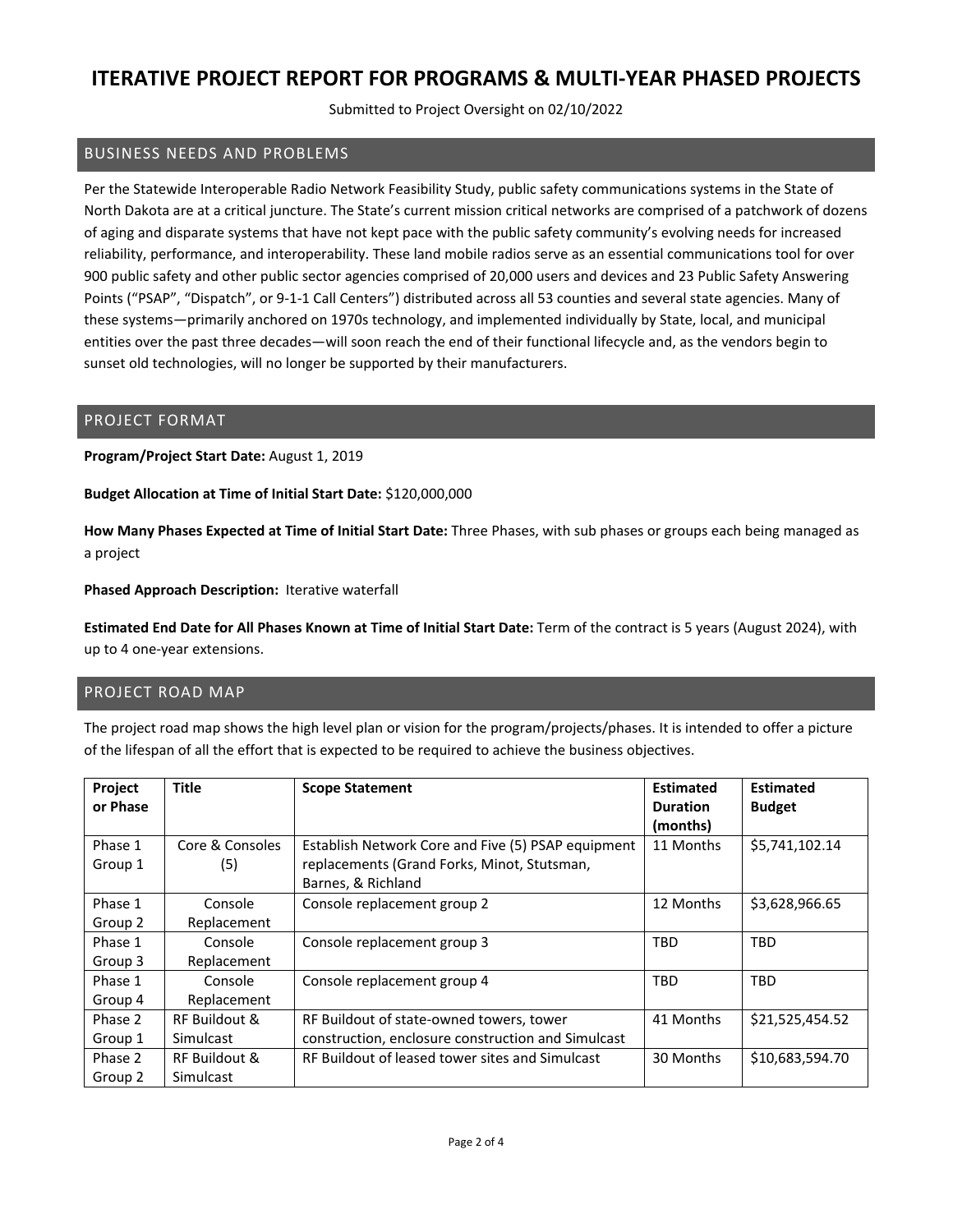Submitted to Project Oversight on 02/10/2022

| Phase 2   | RF Buildout & | RF Buildout of leased tower sites                 | TBD       | <b>TBD</b>      |
|-----------|---------------|---------------------------------------------------|-----------|-----------------|
| Group 3   | Simulcast     |                                                   |           |                 |
| Phase 3   | State Radio   | State of North Dakota City/County Law             | 57 Months | \$30,000,000.00 |
| <b>RR</b> | Reimbursement | Enforcement, Fire Fighters, and Emergency Medical |           |                 |
|           |               | Personnel.                                        |           |                 |

### PROJECT BASELINES

The baselines below are entered for only those projects or phases that have been planned. At the completion of a project or phase a new planning effort will occur to baseline the next project/phase and any known actual finish dates and costs for completed projects/phases will be recorded. The startup report will be submitted again with the new information.

| Project            | Program/          | <b>Baseline</b>   | <b>Baseline</b> | <b>Baseline</b> | Actual        | <b>Schedule</b> | <b>Actual Cost</b> | <b>Cost Variance</b> |
|--------------------|-------------------|-------------------|-----------------|-----------------|---------------|-----------------|--------------------|----------------------|
| or Phase           | Project           | <b>Execution</b>  | <b>End Date</b> | <b>Budget</b>   | <b>Finish</b> | Variance        |                    |                      |
|                    | <b>Start Date</b> | <b>Start Date</b> |                 |                 | <b>Date</b>   |                 |                    |                      |
| Phase 1            | 2012              | 8/2019            | 8/2020          | \$5,741,102.14  | 8/2020        | 0               | \$5,547,151.67     | $-$193,950.47$       |
| Group 1            |                   |                   |                 |                 |               |                 |                    |                      |
| Phase 1            | 2012              | 1/2020            | 9/2021          | \$4,429,290.65  | <b>TBD</b>    | <b>TBD</b>      | <b>TBD</b>         | <b>TBD</b>           |
| Group 2            |                   |                   |                 |                 |               |                 |                    |                      |
| Phase 1            | 2012              | 3/2021            | 1/2022          | \$1,877,307.89  | TBD           | TBD             | TBD                | TBD                  |
| Group 3            |                   |                   |                 |                 |               |                 |                    |                      |
| Phase 1            |                   |                   |                 |                 |               |                 |                    |                      |
| Group 4            |                   |                   |                 |                 |               |                 |                    |                      |
| Phase 2            | 2012              | 8/2019            | 12/2022         | \$25,582,657.04 | TBD           | <b>TBD</b>      | <b>TBD</b>         | <b>TBD</b>           |
| Group 1            |                   |                   |                 |                 |               |                 |                    |                      |
| Phase 2            | 2012              | 7/2019            | 3/2022          | \$10,683,594.70 | TBD           | TBD             | <b>TBD</b>         | <b>TBD</b>           |
| Group 2            |                   |                   |                 |                 |               |                 |                    |                      |
| Phase 2            | 2012              | 3/2021            | 12/2023         | \$16,523,924.01 | TBD           | <b>TBD</b>      | <b>TBD</b>         | TBD                  |
| Group 3            |                   |                   |                 |                 |               |                 |                    |                      |
| Phase 2            |                   |                   |                 |                 |               |                 |                    |                      |
| Group 4            |                   |                   |                 |                 |               |                 |                    |                      |
| Phase 3            | 2012              | 7/2020            | 1/2024          | \$30,000,000.00 | TBD           | <b>TBD</b>      | <b>TBD</b>         | TBD                  |
| <b>RR</b>          |                   |                   |                 |                 |               |                 |                    |                      |
| Phase 3            |                   |                   |                 |                 |               |                 |                    |                      |
| Group <sub>2</sub> |                   |                   |                 |                 |               |                 |                    |                      |
|                    |                   |                   |                 |                 |               |                 |                    |                      |

## OBJECTIVES

| Project<br>or Phase | <b>Business Objective</b>                                               | <b>Measurement Description</b>                                                                       | Met/<br><b>Not Met</b> | <b>Measurement Outcome</b>                          |
|---------------------|-------------------------------------------------------------------------|------------------------------------------------------------------------------------------------------|------------------------|-----------------------------------------------------|
| Phase 1<br>Group 1  | <b>Establish SIRN Network</b><br>Cote & PSAP Console<br>Replacement (5) | Establishment of a fully<br>redundant core and installation<br>of fully functional PSAP<br>equipment |                        | No impacts to daily operations<br>at the PSAP level |
| Phase 2<br>Group 1  | RF Buildout of state-<br>owned towers, tower<br>construction, enclosure | Establishment of Motorola's new<br>network at all State-owned sites.                                 |                        | State Radio able to operate on<br>new State network |